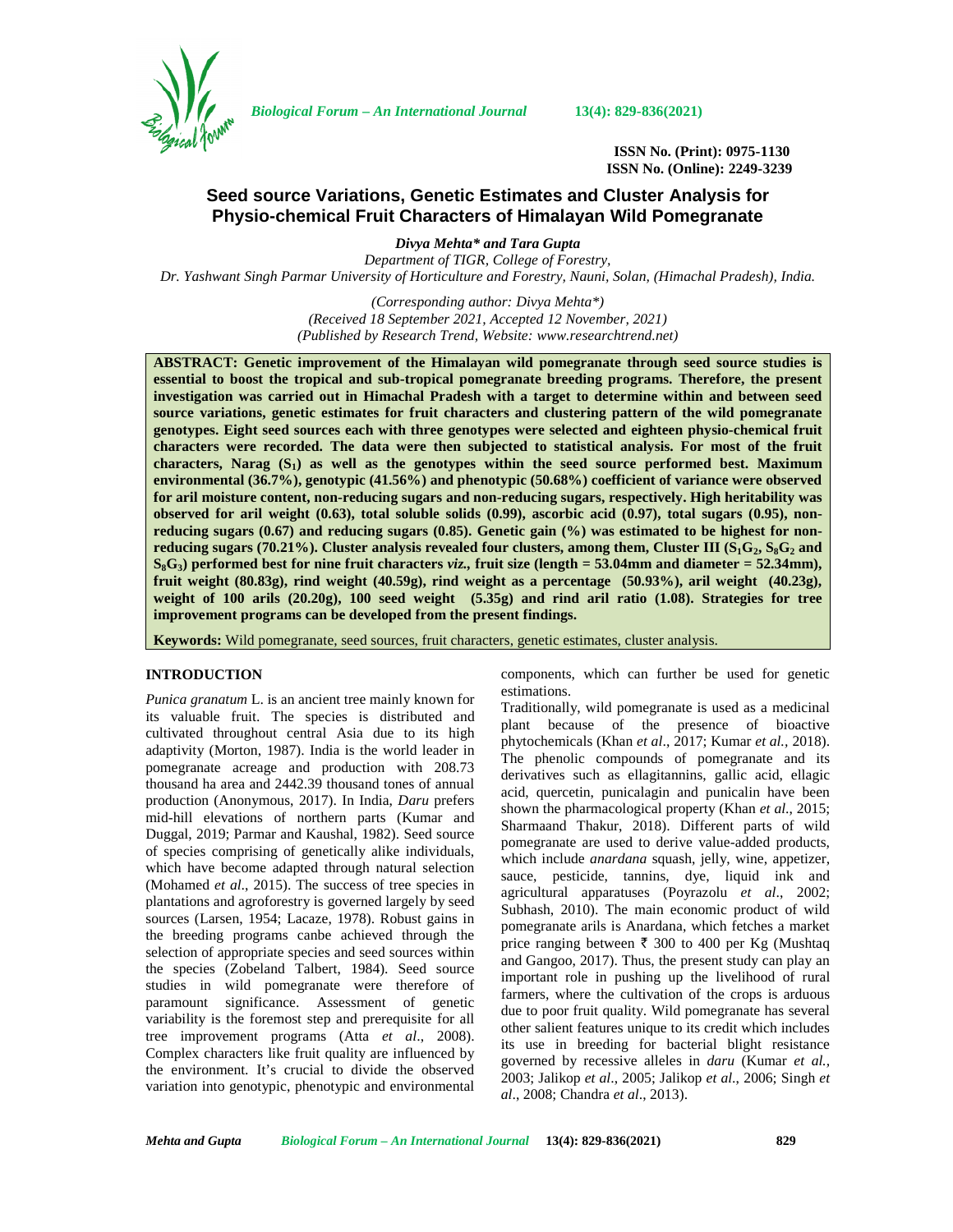#### **MATERIALS AND METHODS METHODS**

TIGR, Dr. YSP University of Horticulture and Forestry, Nauni, Solan, in 2019.



## *B. Statistical analysis*

| <b>Genetic estimates:</b> Variability (Burton and De-Vane, | using |
|------------------------------------------------------------|-------|
| 1953; Pillai and Sinha, 1968), heritability (Burton and    |       |

|             | There is high scope to promote in the non-traditional                                                             | TIGR, Dr. YSP University of Horticulture and Forestry,                                                                         |
|-------------|-------------------------------------------------------------------------------------------------------------------|--------------------------------------------------------------------------------------------------------------------------------|
|             | area with sub-tropical or sub-temperate climatic                                                                  | Nauni, Solan, in 2019.                                                                                                         |
|             | conditions (Chandra et al., 2010). Genetic improvement<br>of the wild pomegranate can boost the tropical and sub- | Fruit character: The fully mature fruit samples from<br>every genotype were collected and then carried to the                  |
|             | tropical pomegranate breeding programs. Hence, eight                                                              | laboratory for physio-chemical examination viz., fruit                                                                         |
|             | seed sources each with three genotypes of Punica                                                                  | size (length and diameter; mm), fruit and rind weight                                                                          |
|             | granatum L. were selected and evaluated for fruit                                                                 | (g), rind weight percentage (%), aril weight (g), aril                                                                         |
|             | attributes, genetic estimates and clustering patterns to                                                          | weight percentage $(\%)$ , 100 aril and seed weight (g), the                                                                   |
|             | develop strategies for further breeding studies.                                                                  | thickness of the rind (mm), seeds per fruit, rind aril                                                                         |
|             | <b>MATERIALS AND METHODS</b>                                                                                      | ratio, aril moisture content (%), total soluble solids<br>(°Brix), ascorbic acid (mg/100g), total sugars (%),                  |
|             | The survey has been conducted in Himachal Pradesh                                                                 | reducing sugars (%) and non reducing sugars (%).                                                                               |
|             | and based on morphological characters of wild                                                                     | Chemical fruit parameters were examined according to                                                                           |
|             | pomegranate eight seed sources (Fig. 1) were selected.<br>The experiment was conducted under the department of    | AOAC (2005) method.                                                                                                            |
|             |                                                                                                                   | 78.5<br>79.0                                                                                                                   |
|             |                                                                                                                   |                                                                                                                                |
|             | 33.0                                                                                                              | a.o                                                                                                                            |
|             |                                                                                                                   |                                                                                                                                |
|             |                                                                                                                   |                                                                                                                                |
|             | 32.5                                                                                                              | χi,<br><b>bul</b> and Spiti                                                                                                    |
|             |                                                                                                                   |                                                                                                                                |
|             |                                                                                                                   |                                                                                                                                |
|             | $\tilde{\mathbf{z}}_1$                                                                                            | îΣ                                                                                                                             |
|             |                                                                                                                   |                                                                                                                                |
|             |                                                                                                                   |                                                                                                                                |
|             | 31.5                                                                                                              | š                                                                                                                              |
|             |                                                                                                                   |                                                                                                                                |
|             |                                                                                                                   |                                                                                                                                |
|             | Legend<br>ã                                                                                                       |                                                                                                                                |
|             | District boundaries<br>Seed sources                                                                               |                                                                                                                                |
|             | Major streams                                                                                                     |                                                                                                                                |
|             | ontour (1000 m interval)<br>š                                                                                     | 50 km<br>25<br>25<br>š                                                                                                         |
|             |                                                                                                                   |                                                                                                                                |
|             | 76.5<br>77.0<br>76.0                                                                                              | 77.5<br>78.0<br>78.5<br>79.0<br>Fig. 1. Map of wild pomegranate seed sources.                                                  |
|             | <b>B.</b> Statistical analysis                                                                                    | De-Vane, 1953; Johnson et al., 1955), genetic advance                                                                          |
|             | ANOVA: The observed data were analysed using the                                                                  | (Lush, 1940; Burton and De-Vane, 1953; Johnson et al.,                                                                         |
|             |                                                                                                                   |                                                                                                                                |
|             | technique by Panse and Sukhatme (1967).                                                                           | 1955) and genetic advance percentage were computed                                                                             |
|             | Genetic estimates: Variability (Burton and De-Vane,                                                               | using formulas given in Table 1.                                                                                               |
|             | 1953; Pillai and Sinha, 1968), heritability (Burton and                                                           |                                                                                                                                |
|             |                                                                                                                   | Table 1: Measures for genetic estimates.                                                                                       |
|             | <b>Parameters</b>                                                                                                 | <b>Measures</b>                                                                                                                |
|             | Genotypic coefficient of variance (GCV)                                                                           | - × 100                                                                                                                        |
|             |                                                                                                                   | $\textit{GCV}(\%) = \frac{\sqrt{\textit{Genotypic variance } (\sigma_g^2)}}{\textit{Population mean of character } (\bar{X})}$ |
|             | Phenotypic coefficient of variance (PCV)                                                                          | $\sqrt{Phenotypic\ variance\ (\sigma_p^2)}$<br>$\cdot \times 100$                                                              |
|             |                                                                                                                   | $PCV(\%) =$<br>Population mean of character $(\bar{X})$                                                                        |
| Variability | <b>Environmental coefficient of variance (ECV)</b>                                                                | $\sqrt{Environmental\ variance(\sigma_e^2)}$<br>$ECV(\%) =$<br>$\times 100$                                                    |
|             |                                                                                                                   | Population mean of character( $\bar{X}$ )                                                                                      |
|             |                                                                                                                   |                                                                                                                                |
|             | <b>Broad Sense Heritability</b> ( $H_{BS}^2$ )                                                                    | $H_{BS}^2 = \frac{Genotypic \ variance (\sigma_g^2)}{Phenotypic \ variance (\sigma_p^2)}$                                      |
|             |                                                                                                                   |                                                                                                                                |
|             |                                                                                                                   | $GA = H_{BS}^2 \times \sigma_p \times K$<br>where,                                                                             |
|             | Genetic advance (GA)                                                                                              | $H_{BS}^2$ Broad Sense Heritability (%)                                                                                        |
|             |                                                                                                                   | $\sigma_{\rm p}$ = Phenotypic standard deviation                                                                               |
|             |                                                                                                                   | $K = 2.06$ (selection differential at 5% selection intensity)                                                                  |
|             | Genetic advance expressed as percent mean (GAM)                                                                   | Genetic advance (GA)<br>$\textit{GAM}(\%) = \frac{}{Population\ mean\ of\ character(\bar{X})}$<br>$\times 100$                 |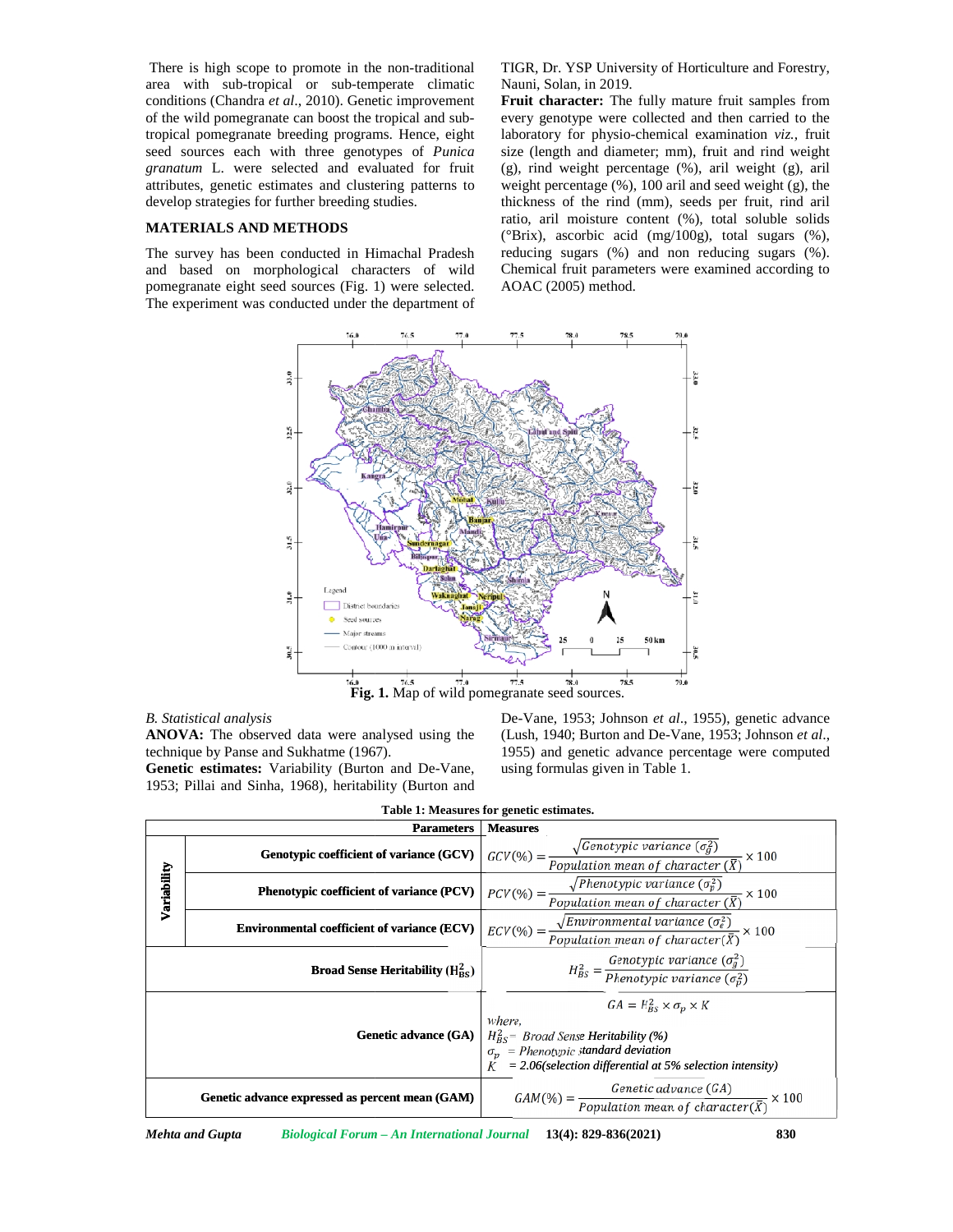**Cluster analysis:** Genetic difference of all twentyfour genotypes was calculated using Mahalanobis D<sup>2</sup> statistics, further the genotypes were grouped into (55 clusters using Tocher's technique (Rao, 1952; Mahalanobis, 1928).

## **RESULTS AND DISCUSSION**

**Fruit analysis:** Fruit characters act as classical markers for the assortment of parents in a breeding program (Karimi *et al*., 2009). The analysis revealed significant variation among different seed sources as well as genotypes for eighteen fruit characters, which are described under the following subsections.

**Fruit length (mm):** The fruit length varied considerably in seed sources and genotypes. Among seed sources, Narag  $(S_1)$  performed best in fruit length (56.1mm). However minimum fruit length (39.7mm) was observed in Neripul  $(S_2)$ . Among different genotypes,  $S_1G_2$  expressed ultimate fruit length (56.7mm) and the lowest fruit length (35.1mm) was obtained in  $S_2G_1$ . Larger fruit length is associated with higher fruit quality. The fruit lengths were in line with the study carried out by Singh (2019), who reported wild pomegranate fruit lengths ranging between 38.57- 56.36mm. However, Khadivi *et al.* (2020), Negi (2019), Thakur *et al*. (2011) and Pant (1995) reported different results for fruit length, which were ranging between 27.20-63.27mm, 29.71-38.83mm, 46.90-62.80mm and 53.10-75.30mm, respectively.

**Fruit diameter (mm):** Among eight seed sources, Narag  $(S_1)$  exhibited the largest fruit diameter (55.0mm) and the smallest (39.0mm) by Neripul  $(S_2)$ . Genotypes  $S_1G_1$  revealed maximum fruit diameter (56.7mm) and the lowermost fruit diameter was observed for  $S_2G_2$  (36.2mm). Fruit diameter is another important factor in the determination of good fruit size. Several researchers *viz*., Khadivi *et al.* (2020) in Iran (30.98-71.40mm), Negi (2019) in Himachal Pradesh (29.09-39.53mm), Singh (2019) in Himachal Pradesh (38.11-53.34mm), Thakur *et al*. (2011) in Himachal Pradesh (44.60-54.20mm) and Pant (1995) in Himachal Pradesh (43.50-65.00mm), had found different ranges for fruit diameter, however, results of the present study were in agreement with the findings of Singh (2019).

**Fruit weight (g):** Among all seed sources studied, Narag  $(S_1)$  was recorded with the heaviest fruit (86.54g) and the lightest fruit  $(36.82g)$  by Neripul  $(S_2)$ . Genotypes  $S_1G_2$  showed the highest fruit weight  $(91.76g)$  and  $S_5G_3$  recorded the lowest  $(31.57g)$ . Our study showed a wider range for fruit weights as compared to other studies *viz.*, Negi, 2019 (22.72- 41.69g), Singh, 2019 (40.19-48.56g), Thakur *et al*., 2011 (55.10-83.50g) and Pant, 1995 (59.77-101.00g), in Himachal Pradesh.

**Rind weight (g):** Narag  $(S_1)$  demonstrated the highest rind weight (35.45g) among all seed sources and Neripul  $(S_2)$  exhibited the lowest rind weight (17.68g). Out of twenty-four genotypes,  $S_1G_2$  showed maximum rind weight (43.46g), however,  $S_2G_2$  recorded minimum rind weight (14.23g). The mean rind weight (20.73g) observed by Khadivi *et al.,* (2020) was comparable with the present observations.

**Rind weight percentage**  $(\%)$ **:** Sundernagar  $(S_8)$  was witnessed with maximum rind weight percentage  $(55.18%)$  and minimum  $(39.23%)$  by Banjar  $(S_6)$ . Genotype  $S_8G_1$  was recorded for the highest rind weight percentage (60.08%) and genotype  $S_6G_3$  (35.2%) was the lowest. Similarly, rind weights were one-fourth to half of the total fruit weight in the recent studies on wild pomegranate in Himachal Pradesh (Negi, 2019 and Singh, 2019).

Aril weight (g): Narag  $(S_1)$  accounted for the heaviest arils (51.09g) and Neripul  $(S_2)$  for the lightest arils (19.14g), statistical at par with Jonaji  $(S_4; 24.9g)$ . Among genotypes,  $S_1G_1$  (53.00g), showed the highest aril weight. Genotype  $S_5G_3$  (14.66g) showed the lowest aril weight observed for a genotype. Sharma and Thakur, 2016 (32.73g), Thakur *et al*., 2011 (33.00- 48.70g) and Thakur *et al.,* 2010 (33.2g) reported similar results.

**Aril weight percentage**  $(\% )$ **:** Seed source Banjar  $(S_6)$ showed a maximum aril weight percentage (60.77%). Contrariwise, Sundernagar  $(S_8)$  demonstrated a minimum aril weight percentage (44.82%). Among all genotypes studied  $S_6G_3$  recorded for highest aril weight percentage (64.8%) and  $S_8G_1$  demonstrated the lowest (39.92%). Similarly, Khadivi *et al*. (2020) reported 40.85% to 78.82% rind in the wild pomegranate of Northern Iran.

**100 aril weight (g):** Sundernagar  $(S_8)$  showed a maximum 100 aril weight (20.82g), however Jonaji  $(S_4)$ was recorded with a minimum (13.36g). Genotype  $S_8G_3$ (22.11g) showed the highest 100 aril weight, on the opposite side, the lowest was recorded for  $S_4G_3$ (12.11g). Our findings were in agreement with the results of Negi (2019), who observed 9.16 to 21.36g 100 aril weight in different seed sources of Himachal Pradesh.

**100 seed weight (g):** Sundernagar  $(S_8)$  and Neripul  $(S_2)$ demonstrated the highest (5.35g) and lowest (3.07g) 100 seed weight, respectively. Among genotypes,  $S_8G_3$ and  $S_2G_3$  demonstrated the highest (6.44g) and lowest (2.88g) 100 seed weight, respectively. Similarly, Negi (2019) reported 3.00 to 3.53g 100 seed weight.

**Rind thickness (mm):** Among seed sources, Banjar  $(S<sub>6</sub>)$  showed the thickest fruit rind (3.57mm), on the other side, Sundernagar  $(S_8)$  showed the thinnest rind (2.64mm). Among all genotypes studied, the fruit rind of genotype  $S_2G_3$  was the thickest (4.63mm), however, genotype  $S_1G_3$  was having the thinnest fruit rind (1.93mm). Singh (2019) reported a higher range (4.33 to 6.50mm) and Parashuram *et al*. (2018) observed a lower range (1.83-3.69mm) for rind thickness as compared to the present study.

**Seeds per fruit:** Seed source Narag  $(S_1)$  and Neripul  $(S_2)$ , accounted for the largest (294.82) and smallest (137.06) number of seeds per fruit, respectively. Among genotypes,  $S_1G_1$  showed the maximum number of seeds per fruit (308.18), however,  $S_8G_1$  showed the minimum number of seeds per fruit (95.4). Comparably, Thakur *et al.* (2011) observed a higher (339.00) number of seeds per fruit for the wild pomegranate collected from Narag.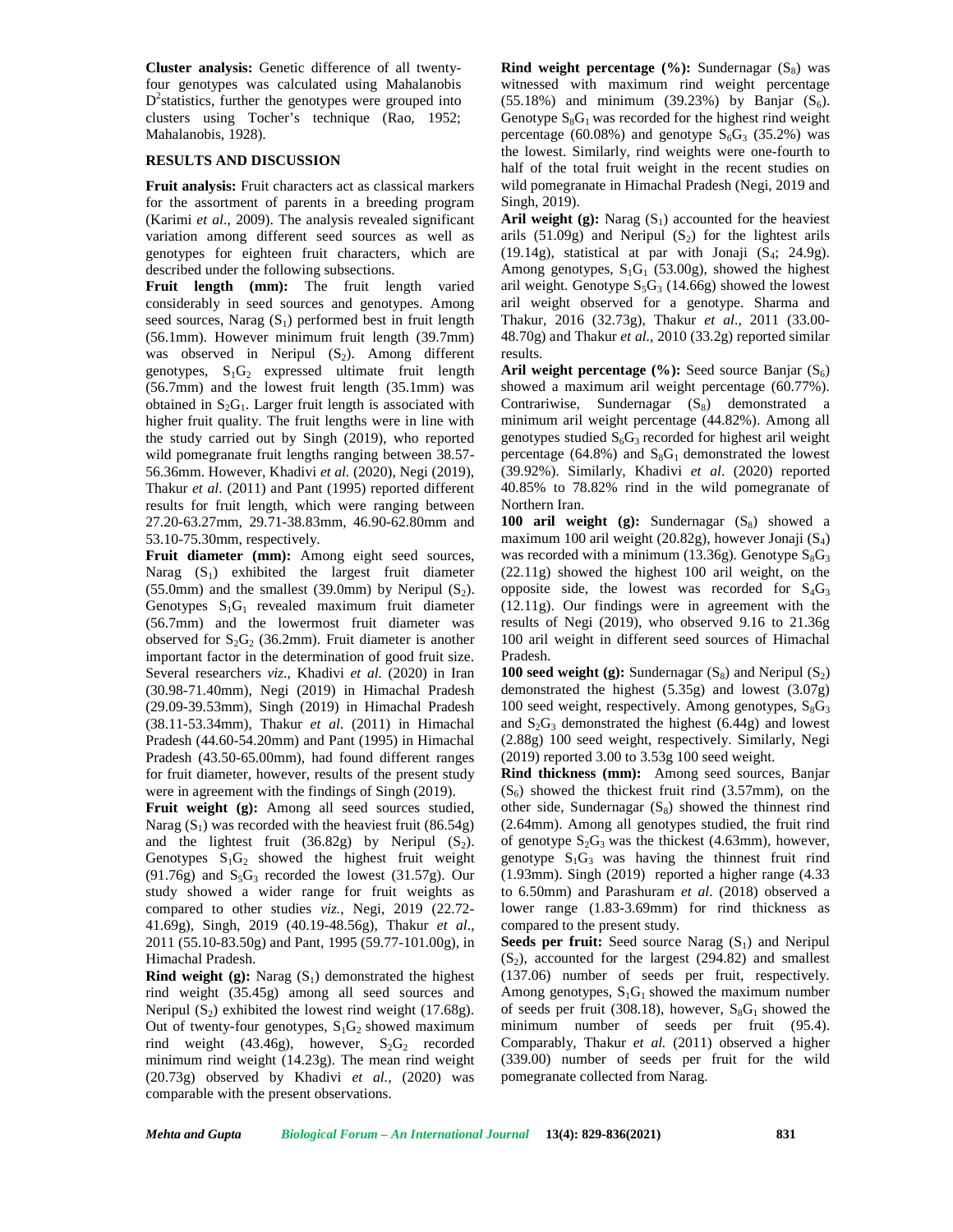**Table 2: Physio-chemical fruit characters of wild pomegranate.**

| <b>Seed sources</b> | Genotypes                                                                        | <b>FL</b>         | FD   | FW(g)       | $\mathbf{R}\mathbf{W}$      |                                 |       | RWP (%) AW (g) AWP (%)                              | 100AW | <b>100SW</b> | <b>RT</b> | <b>SPF</b>                        | <b>RAR</b>        | AMC $(% )$   | TSS $(^{\circ}B)$ | AA                   | TS(%)             | RS(%)                           | NRS(%) |
|---------------------|----------------------------------------------------------------------------------|-------------------|------|-------------|-----------------------------|---------------------------------|-------|-----------------------------------------------------|-------|--------------|-----------|-----------------------------------|-------------------|--------------|-------------------|----------------------|-------------------|---------------------------------|--------|
|                     |                                                                                  | (mm)              | (mm) |             | $\left( \mathbf{g} \right)$ |                                 |       |                                                     | (g)   | (g)          | (mm)      |                                   |                   |              |                   | (mg/100g)            |                   |                                 |        |
|                     | $S_1G_1$                                                                         | 55.3              | 56.7 | 84.61       | 31.61                       | 37.35                           | 53.00 | 62.65                                               | 17.31 | 3.61         | 2.55      | 308.18                            | 0.60              | 79.01 (2.89) | 15.72             | 18.57                | 9.15              | 7.15                            | 2.00   |
| <b>Narag</b>        | $S_1G_2$                                                                         | 56.7              | 54.1 | 91.76       | 43.46                       | 47.32                           | 48.30 | 52.68                                               | 17.18 | 4.50         | 4.33      | 290.82                            | 0.90              | 73.04(2.2)   | 13.50             | 20.79                | 8.36              | 6.89                            | 1.46   |
| $(S_1)$             | $S_1G_3$                                                                         | 56.4              | 54.3 | 83.25       | 31.29                       | 37.88                           | 51.96 | 62.12                                               | 18.57 | 3.61         | 1.93      | 285.47                            | 0.61              | 80.1(3.08)   | 15.22             | 20.29                | 8.04              | 5.85                            | 2.19   |
|                     | Mean                                                                             | 56.1              | 55.0 | 86.54       | 35.45                       | 40.85                           | 51.09 | 59.15                                               | 17.69 | 3.91         | 2.94      | 294.82                            | 0.70              | 77.38 (2.73) | 14.82             | 19.88                | 8.51              | 6.63                            | 1.88   |
|                     | $S_2G_1$                                                                         | 35.1              | 37.6 | 31.63       | 14.97                       | 46.87                           | 16.66 | 53.13                                               | 16.26 | 3.22         | 2.97      | 104.25                            | 0.90              | 79.3(2.96)   | 10.47             | 16.32                | 7.04              | 5.88                            | 1.16   |
| Neripul             | $S_2G_2$                                                                         | 39.8              | 36.2 | 33.81       | 14.23                       | 42.33                           | 19.58 | 57.67                                               | 14.79 | 3.12         | 2.83      | 135.24                            | 0.75              | 78.67 (2.87) | 12.37             | 20.68                | 8.37              | 7.38                            | 0.99   |
| $(S_2)$             | $S_2G_3$                                                                         | 44.2              | 43.2 | 45.02 23.84 |                             | 53.08                           | 21.19 | 46.92                                               | 12.30 | 2.88         | 4.63      | 171.7                             | 1.14              | 76.64(2.6)   | 11.54             | 19.37                | 7.90              | 6.70                            | 1.20   |
|                     | Mean                                                                             | 39.7              | 39.0 | 36.82       | 17.68                       | 47.43                           | 19.14 | 52.57                                               | 14.45 | 3.07         | 3.48      | 137.06                            | 0.93              | 78.2 (2.81)  | 11.46             | 18.79                | 7.77              | 6.65                            | 1.12   |
|                     | $S_3G_1$                                                                         | 42.6              | 46.4 | 55.11       | 22.03                       | 40.51                           | 33.07 | 59.49                                               | 15.50 | 4.10         | 2.99      | 214.82                            | 0.69              | 72.82 (2.17) | 12.44             | 20.57                | 7.58              | 6.55                            | 1.03   |
| Wakna-ghat          | $S_3G_2$                                                                         | 45.1              | 46.9 | 60.39 31.93 |                             | 51.93                           | 28.46 | 48.07                                               | 15.00 | 3.31         | 3.65      | 196.62                            | 1.12              | 76.28 (2.67) | 10.53             | 19.71                | 7.55              | 5.83                            | 1.72   |
| $(S_3)$             | $S_3G_3$                                                                         | 42.3              | 45.5 | 55.16 23.38 |                             | 42.32                           | 31.78 | 57.68                                               | 14.95 | 4.13         | 2.44      | 216.88                            | 0.74              | 72.04 (2.06) | 15.59             | 19.50                | 9.59              | 8.20                            | 1.39   |
|                     | Mean                                                                             | 43.3              | 46.3 | 56.89       | 25.78                       | 44.92                           | 31.10 | 55.08                                               | 15.15 | 3.85         | 3.02      | 209.44                            | 0.85              | 73.71(2.3)   | 12.85             | 19.93                | 8.24              | 6.86                            | 1.38   |
|                     | $S_4G_1$                                                                         | 42.3              | 44.7 | 53.33 26.14 |                             | 48.65                           | 27.19 | 51.35                                               | 15.26 | 3.51         | 2.76      | 183.42                            | 1.00              | 75.55 (2.58) | 12.32             | 17.38                | 6.18              | 5.15                            | 1.03   |
| Jonaji              | $S_4G_2$                                                                         | 40.5              | 39.6 | 38.58       | 19.52                       | 50.98                           | 19.06 | 49.02                                               | 12.70 | 4.26         | 3.03      | 153.02                            | 1.08              | 65.99 (1.46) | 17.55             | 19.52                | 6.88              | 6.01                            | 0.87   |
| $(S_4)$             | $S_4G_3$                                                                         | 43.3              | 44.5 | 53.35       | 24.91                       | 46.40                           | 28.44 | 53.6                                                | 12.11 | 3.96         | 3.37      | 250.37                            | 0.87              | 65.6(1.45)   | 17.40             | 18.26                | 6.39              | 5.88                            | 0.51   |
|                     | Mean                                                                             | 42.0              | 42.9 | 48.42 23.52 |                             | 48.68                           | 24.90 | 51.32                                               | 13.36 | 3.91         | 3.05      | 195.61                            | 0.98              | 69.05 (1.83) | 15.76             | 18.39                | 6.49              | 5.68                            | 0.80   |
|                     | $S_5G_1$                                                                         | 46.4              | 49.5 | 74.88       | 34.46                       | 45.42                           | 40.43 | 54.58                                               | 20.55 | 4.30         | 3.52      | 196.98                            | 0.84              | 78.75 (2.85) | 18.7              | 18.51                | 10.31             | 7.49                            | 2.82   |
| Darla-ghat          | $S_5G_2$                                                                         | 40.7              | 44.0 | 50.33       | 24.21                       | 47.68                           | 26.13 | 52.32                                               | 14.39 | 4.32         | 3.18      | 181.68                            | 0.92              | 69.62 (1.82) | 18.41             | 18.4                 | 10.20             | 8.00                            | 2.20   |
| $(S_5)$             | $S_5G_3$                                                                         | 36.4              | 37.8 | 31.57       | 16.91                       | 53.99                           | 14.66 | 46.01                                               | 12.59 | 3.47         | 2.76      | 116.69                            | 1.19              | 72.03 (2.07) | 16.47             | 19.36                | 8.09              | 6.94                            | 1.15   |
|                     | Mean                                                                             | 41.2              | 43.7 | 52.26       | 25.19                       | 49.03                           | 27.07 | 50.97                                               | 15.84 | 4.03         | 3.15      | 165.12                            | 0.98              | 73.47 (2.25) | 17.86             | 18.76                | 9.53              | 7.48                            | 2.06   |
|                     | $S_6G_1$                                                                         | 43.9              | 46.3 | 61.05       | 23.1                        | 37.54                           | 37.95 | 62.46                                               | 16.14 | 4.74         | 3.02      | 232.17                            | 0.61              | 71.07(2.02)  | 14.47             | 20.55                | 7.73              | 6.66                            | 1.07   |
| Banjar              | $S_6G_2$                                                                         | 40.4              | 41.8 | 53.38       | 24.32                       | 44.96                           | 29.06 | 55.04                                               | 18.24 | 4.07         | 3.71      | 161.8                             | 0.84              | 78.24 (3.01) | 14.41             | 22.4                 | 7.77              | 6.87                            | 0.90   |
| $(S_6)$             | $S_6G_3$                                                                         | 37.8              | 41.0 | 41.33       | 14.58                       | 35.2                            | 26.75 | 64.8                                                | 15.61 | 3.23         | 3.98      | 171.93                            | 0.55              | 79.09 (2.91) | 15.49             | 20.3                 | 7.36              | 6.53                            | 0.83   |
|                     | Mean                                                                             | 40.7              | 43.0 | 51.92       | 20.67                       | 39.23                           | 31.25 | 60.77                                               | 16.67 | 4.02         | 3.57      | 188.63                            | 0.66              | 76.14(2.65)  | 14.79             | 21.08                | 7.62              | 6.69                            | 0.93   |
|                     | $S_7G_1$                                                                         | 41.7              | 43.7 | 45.04       | 22.88                       | 51.3                            | 22.16 | 48.7                                                | 12.38 | 3.68         | 2.68      | 182.85                            | 1.06              | 70.26(1.87)  | 10.43             | 17.68                | 6.65              | 6.36                            | 0.30   |
| Mohal               | $S_7G_2$                                                                         | 49.5              | 49.6 | 66.88       | 24.9                        | 37.07                           | 41.97 | 62.93                                               | 17.88 | 4.79         | 3.45      | 235.65                            | 0.6               | 73.11 (2.18) | 12.52             | 17.26                | 8.41              | 6.94                            | 1.47   |
| $(S_7)$             | $S_7G_3$                                                                         | 48.8              | 45.9 | 54.11       | 24.84                       | 46.19                           | 29.27 | 53.81                                               | 15.49 | 5.13         | 2.88      | 188.07                            | 0.89              | 66.37(1.6)   | 11.48             | 16.34                | 6.5               | 5.59                            | 0.91   |
|                     | Mean                                                                             | 46.7              | 46.4 | 55.34       | 24.21                       | 44.85                           | 31.13 | 55.15                                               | 15.25 | 4.53         | 3.00      | 202.19                            | 0.85              | 69.91 (1.89) | 11.48             | 17.09                | 7.19              | 6.29                            | 0.89   |
|                     | $S_8G_1$                                                                         | 41.0              | 41.9 | 44.9        | 26.94                       | 60.08                           | 17.97 | 39.92                                               | 19.06 | 4.52         | 2.62      | 95.40                             | 1.52              | 75.24 (2.52) | 15.59             | 22.24                | 8.72              | 7.79                            | 0.93   |
| Sunder-nagar        | $S_8G_2$                                                                         | 53.1              | 53.7 | 88.02       | 43.35                       | 49.82                           | 44.67 | 50.18                                               | 21.30 | 5.11         | 3.03      | 219.07                            | 1.04              | 75.75(2.5)   | 13.57             | 16.41                | 7.72              | 6.63                            | 1.09   |
| $(S_8)$             | $S_8G_3$                                                                         | 49.3              | 49.2 | 62.7        | 34.96                       | 55.65                           | 27.74 | 44.35                                               | 22.11 | 6.44         | 2.26      | 138.72                            | 1.31              | 65.71 (1.53) | 11.4              | 18.41                | 7.28              | 5.95                            | 1.33   |
|                     | Mean                                                                             | 47.8              | 48.3 | 65.21       | 35.08                       | 55.18                           | 30.12 | 44.82                                               | 20.82 | 5.35         | 2.64      | 151.07                            | 1.29              | 72.24(2.18)  | 13.52             | 19.02                | 7.91              | 6.79                            | 1.12   |
| <b>Treatments</b>   |                                                                                  |                   |      |             |                             |                                 |       |                                                     |       |              |           | $CD_{0.05}$                       |                   |              |                   |                      |                   |                                 |        |
| <b>Seed sources</b> |                                                                                  | 3.62              | 3.15 | 9.96        | 5.05                        | 3.83                            | 5.88  | 3.83                                                | 2.40  | 0.65         | 0.47      | 40.68                             | 0.16              | 0.12         | 0.21              | 0.27                 | 0.25              | 0.30                            | 0.35   |
| Genotypes           |                                                                                  | 6.27              | 5.46 | 17.26       | 8.75                        | 6.63                            | 10.18 | 6.63                                                | 4.15  | 1.13         | 0.81      | 70.46                             | 0.27              | 0.21         | 0.36              | 0.46                 | 0.43              | 0.53                            | 0.61   |
|                     | *Figures in the parentheses are logit transformed values<br><b>Abbreviations</b> | <b>Full forms</b> |      |             |                             | <b>Abbreviations</b> Full forms |       |                                                     |       |              |           | <b>Abbreviations</b>              | <b>Full forms</b> |              |                   | <b>Abbreviations</b> | <b>Full forms</b> |                                 |        |
|                     | $FL (mm)=$                                                                       | Fruit length      |      |             |                             |                                 |       | <b>RWP</b> $(\%)=$ Rind weight percentage           |       |              |           | 100 SW $(g)$ =                    | 100 seed weight   |              |                   | $TSS (°B) =$         |                   | Total soluble solids            |        |
|                     | $FD (mm) =$                                                                      | Fruit diameter    |      |             |                             |                                 |       | $AW(g)=$ Aril weight                                |       |              |           | $RT$ (mm)=                        | Rind thickness    |              |                   | $AA$ (mg/100gm)=     |                   | Ascorbic acid                   |        |
|                     | $FW(g)=$                                                                         | Fruit weight      |      |             |                             |                                 |       | $\overline{\text{AWP}}$ (%)= Aril weight percentage |       |              |           | $SPF=$                            | Seeds per fruit   |              |                   | $TS(%)=$             |                   | Total sugars                    |        |
|                     | $RW(g)=$                                                                         | Rind weight       |      |             |                             |                                 |       | 100 AW $(g)$ = 100 aril weight                      |       |              |           | $RAR =$                           | Rind aril ratio   |              |                   | $RS(%)=$             |                   | Reducing sugars                 |        |
|                     |                                                                                  |                   |      |             |                             |                                 |       |                                                     |       |              |           | $AMC (%) =$ Aril moisture content |                   |              |                   |                      |                   | $NRS (%) = Non-reducing sugars$ |        |

*Mehta and Gupta Biological Forum – An International Journal* **13(4): 829-836(2021) 832**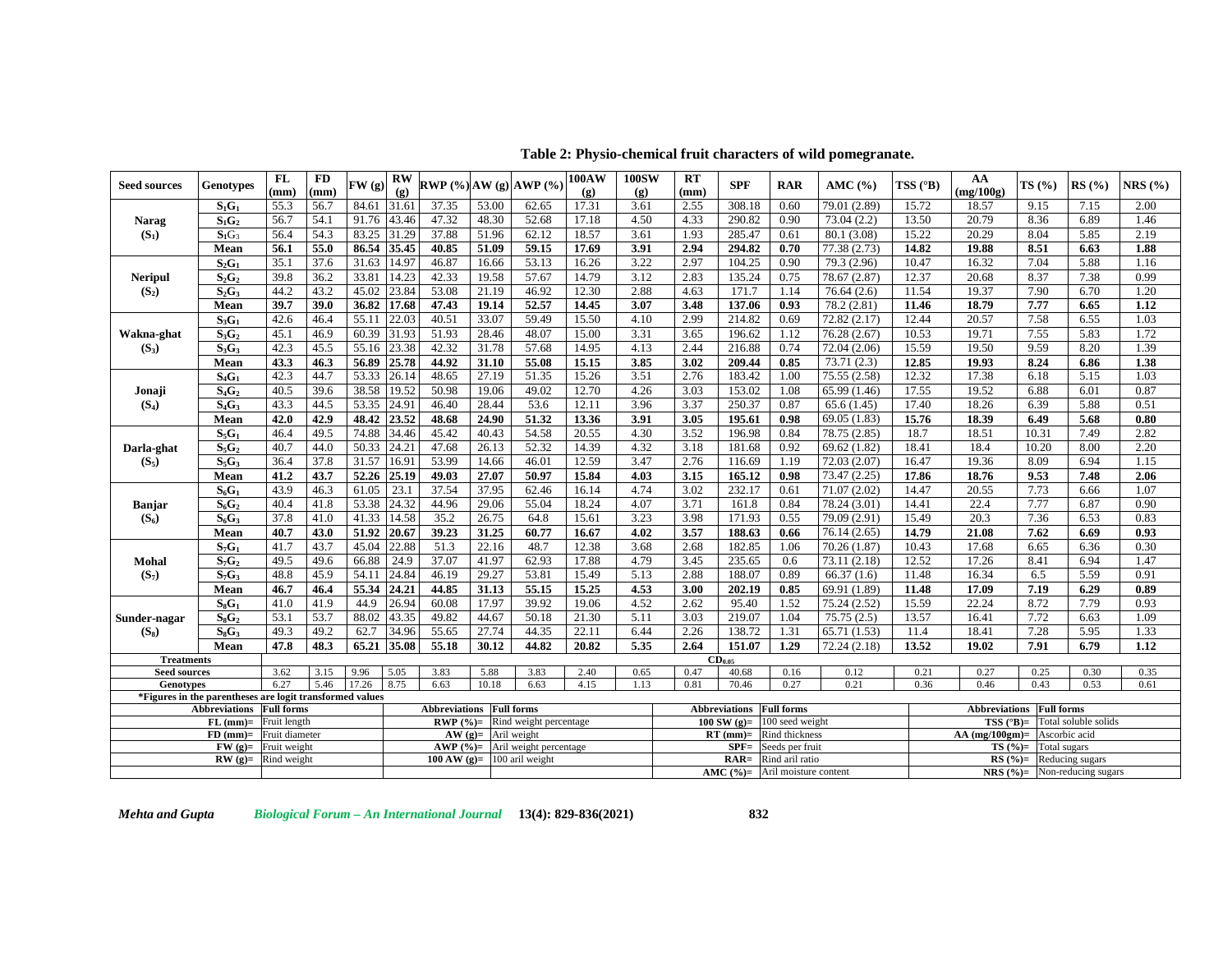| <b>Fruit characters</b>             | $ECV$ (%) | GCV(%) | $PCV$ $(\frac{9}{6})$ | $H_{BS}^2$ | <b>GA</b> | $GAM$ $%$ |
|-------------------------------------|-----------|--------|-----------------------|------------|-----------|-----------|
| Fruit length (mm)                   | 11.17     | 12.69  | 16.91                 | 0.56       | 8.77      | 19.63     |
| Fruit diameter (mm)                 | 9.54      | 11.31  | 14.79                 | 0.58       | 8.11      | 17.80     |
| Fruit weight (g)                    | 24.25     | 28.91  | 37.73                 | 0.59       | 25.85     | 45.62     |
| $\overline{\text{Rind weight}}$ (g) | 26.85     | 27.84  | 38.68                 | 0.52       | 10.71     | 41.28     |
| Rind weight percentage $(\% )$      | 11.42     | 13.20  | 17.45                 | 0.57       | 9.51      | 20.56     |
| Aril weight (g)                     | 26.40     | 34.23  | 43.23                 | 0.63       | 17.16     | 55.83     |
| Aril weight percentage (%)          | 9.83      | 11.37  | 15.03                 | 0.57       | 9.51      | 17.71     |
| 100 aril weight $(g)$               | 20.47     | 14.98  | 25.37                 | 0.35       | 2.95      | 18.23     |
| 100 seed weight $(g)$               | 22.04     | 17.06  | 27.88                 | 0.37       | 0.88      | 21.51     |
| Rind thickness (mm)                 | 20.74     | 18.27  | 27.64                 | 0.44       | 0.77      | 24.88     |
| Seeds per fruit                     | 29.08     | 26.16  | 39.11                 | 0.45       | 69.55     | 36.04     |
| Rind aril ratio                     | 24.13     | 25.04  | 34.77                 | 0.52       | 0.34      | 37.13     |
| Aril moisture content $(\% )$       | 10.19     | 4.47   | 11.13                 | 0.16       | 2.73      | 3.71      |
| Total soluble solids (°B)           | 2.03      | 18.18  | 18.29                 | 0.99       | 5.24      | 37.22     |
| Ascorbic acid (mg/100g)             | 1.47      | 8.91   | 9.03                  | 0.97       | 3.46      | 18.10     |
| Total sugars $(\% )$                | 3.34      | 13.92  | 14.31                 | 0.95       | 2.20      | 27.88     |
| Reducing sugars $(\% )$             | 4.85      | 11.49  | 12.47                 | 0.85       | 1.45      | 21.80     |
| Non-reducing sugars $(\% )$         | 29.01     | 41.56  | 50.68                 | 0.67       | 0.89      | 70.21     |

**Table 3: Genetic estimates for physio-chemical fruit characters of wild pomegranate***.*

**Rind aril ratio:** Among seed sources, it ranged from 1.29 for Sundernagar  $(S_8)$  to 0.66 for Banjar  $(S_6)$ . For genotypes, it was maximum for  $S_8G_1$  (1.52), statistically similar to  $S_8G_3$  (1.31) and minimum for  $S<sub>6</sub>G<sub>3</sub>$  (0.55). Rind aril ratio lesser than one indicated more aril weight as compared to ring weight and vice versa.

**Aril moisture content**  $(\% )$ **:** Seed source Neripul  $(S_2)$ was observed with the highest (78.2%) aril moisture content, on the contrary, Jonaji  $(S_4)$  showed the lowest aril moisture content  $(69.05\%)$ . Genotype  $S_1G_3$ demonstrated the highest aril moisture content (80.1%). Contrarily,  $S_4G_3$  showed the lowest aril moisture content (65.6%). Studies on wild pomegranate in Himachal Pradesh had reported similar aril moisture content (%) *viz*., Thakur *et al*., 2011 (73.2%), Thakur *et al*., 2010 (72.3%) and Sharma and Thakur, 2016  $(71.1\%)$ .

**Total soluble solids (** ${}^{\circ}$ **B):** Darlaghat ( $S_5$ ) performed best in terms of TSS (17.86 $\textdegree$ B), however, Neripul (S<sub>2</sub>) was recorded with the lowest TSS (11.46°B). Among genotypes, the performance of  $S_5G_1$  was great (18.7°B). Genotype  $S_7G_1$  (10.43°B) exhibited the lowest TSS (10.43°B). Total soluble solids (°B) estimated by several researchers for fruits collected from different locations in Himachal Pradesh were comparable *viz*., Negi, 2019 (9.61-15.01°B), Singh, 2019 (13.40-17.7°B) and Pant, 1995 (10.60-14.00°B).

**Ascorbic acid (mg/100g):** Among seed sources, its value varied from  $21.08$ mg/100g for Banjar  $(S_6)$  to 17.09mg/100g for Mohal  $(S_7)$ . Among genotypes,  $S_6G_2$ showed the highest ascorbic acid (22.4mg/100g). The lowest was observed for  $S_2G_1$  (16.32mg/100g). In Himachal Pradesh, ascorbic acid (mg/100g) of wild pomegranate fruits had been reported to range between 16.83 to 21.14 mg/100g (Singh, 2019; Thakur *et al*., 2011), which were similar to present results.

**Total sugars**  $(\%)$ **:** Darlaghat  $(S_5)$  seed source achieved maximum value total sugars (9.53%) and the minimum by (6.49%) Jonaji ( $S_4$ ). Among genotypes,  $S_5G_1$  was examined with the highest total sugars (10.31%).

Moreover, genotype  $S_4G_1$  showed the lowest total sugars (6.18%). Similarly, the mean total sugars (%) of wild pomegranate for different sites in Himachal Pradesh was found to be varying between 6.82% to 13.23%, as per several studies (Negi, 2019; Singh, 2019; Thakur *et al.,* 2011; Pant, 1995).

**Reducing sugars (%):** In seed sources, it demonstrated the highest (7.48%) and lowest (5.68%) values for Darlaghat  $(S_5)$  and Jonaji  $(S_4)$ , respectively. Genotype  $S_3G_3$  out performed in terms of reducing sugars  $(8.20\%)$ , on the other side, genotype  $S_4G_1$  (5.15%) revealed the lowest reducing sugars. The results were in line with earlier studies, which reported 4.47% to 9.21% reducing sugars in wild pomegranate from Himachal Pradesh (Singh, 2019; Sharma and Thakur, 2016; Thakur *et al*., 2010; Pant, 1995).

**Non-reducing sugars (%):** Among seed sources, Darlaghat  $(S_5)$  excelled  $(2.06%)$  and on the contrary, Jonaji  $(S_4)$  demonstrated the lowest non-reducing sugars (0.80%). In genotypes, the value fluctuated from 2.82%  $(S_5G_1)$  to  $S_7G_1$  (0.30%). Likewise, Negi (2019) and Singh (2019) reported non-reducing sugars (%) ranging between 1.51% to 5.68% for different locations in Himachal Pradesh.

**Genetic estimates:** Maximum environmental (36.7%), genotypic (41.56%) and phenotypic (50.68%) coefficient of variance were observed for aril moisture content, non-reducing sugar and non-reducing sugar, respectively. High heritability was observed for aril weight (0.63), total soluble solids (0.99), ascorbic acid  $(0.97)$ , total sugar  $(0.95)$ , reducing sugar  $(0.85)$  and non-reducing sugar (0.67). Moderate heritability was recorded for fruit length (0.56), fruit diameter (0.58), fruit weight (0.59), rind weight (0.52), rind weight percentage (0.57), aril weight percentage (0.57), 100 aril weight  $(0.35)$ , 100 seed weight  $(0.37)$ , rind thickness (0.44), seeds per fruit (0.45) and rind aril ratio (0.52). Low heritability was demonstrated only by aril moisture content (0.16). Genetic gain as a percentage of mean was estimated to be highest for non-reducing sugar (70.21%) followed by aril weight (55.83%), fruit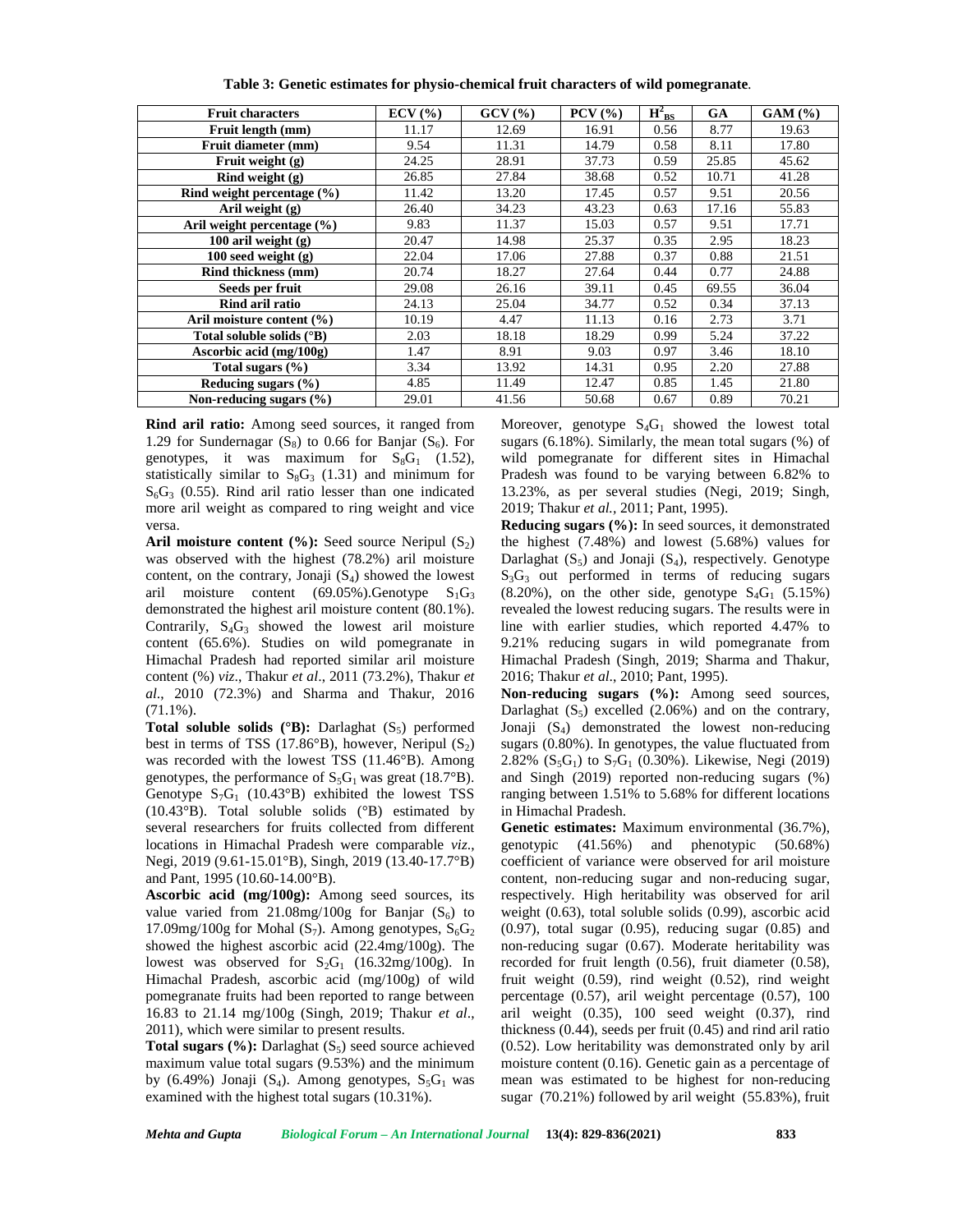

**Fig. 2.** Dendrogram of wild pomegranate genotypes.

**Table 4: Cluster means of physio-chemical fruit characters of wild pomegranate.**<br>Table 4: Cluster means of physio-chemical fruit characters of wild pomegranate.

| (Patil et al., 1996; Ramanjinappa et al., 2011). Genetic<br>advance alone was also of huge significance since it<br>predicted the probable genetic gain from one cycle of<br>selection (Hamdi et al., 2003).<br>Cluster analysis: Perusal of dendrogram (Fig. 2.)<br>revealed four clusters of the genotypes. Custer I, cluster<br>II, cluster III and cluster IV was comprised of six<br>genotypes $(S_2G_3, S_3G_2, S_4G_1, S_4G_3, S_7G_1$ and $S_7G_3$ ),<br>seven genotypes $(S_2G_1, S_2G_2, S_4G_2, S_5G_3, S_6G_2, S_6G_3)$<br>and $S_8G_1$ ), three genotypes ( $S_1G_2$ , $S_8G_2$ and $S_8G_3$ ) and<br>eight genotypes $(S_1G_1, S_1G_3, S_3G_1, S_3G_3, S_5G_1, S_5G_2,$<br>$S_6G_1$ and $S_7G_2$ ), respectively. However, genotypes in<br>cluster I, cluster II, cluster III and cluster IV belonged<br>to four $(S_2, S_3, S_4, and S_7)$ , five $(S_2, S_4, S_5, S_6, and S_8)$ , | soluble solids (37.22%). Effects of selection were best<br>predicted when heritability with genetic advance is used | sugar<br>character. | sources, respectively. The observed pattern suggests<br>that the genetic divergence of genotypes was<br>independent of geographical distribution. Cluster III<br>performed best for nine fruit characters (Table 4) viz.,<br>fruit length (53.04mm), fruit diameter (52.34mm),<br>fruit weight (80.83g), rind weight (40.59g), rind<br>weight percentage $(50.93\%)$ , aril weight $(40.23g)$ , 100<br>aril weight (20.20g), 100 seed weight (5.35g) and rind<br>aril ratio (1.08). However, cluster IV demonstrated the<br>highest cluster means for six fruit characters (Table 4)<br>viz., aril weight percentage (49.07%), seeds per fruit<br>$(216.20)$ , total soluble solids $(12.83°B)$ , total sugar<br>(7.79%), reducing sugar (6.49%) and non-reducing<br>(1.29%). Inter-cluster hybridization between<br>genotypes can result in heterosis for the desirable fruit |                           |
|----------------------------------------------------------------------------------------------------------------------------------------------------------------------------------------------------------------------------------------------------------------------------------------------------------------------------------------------------------------------------------------------------------------------------------------------------------------------------------------------------------------------------------------------------------------------------------------------------------------------------------------------------------------------------------------------------------------------------------------------------------------------------------------------------------------------------------------------------------------------------------------------------|---------------------------------------------------------------------------------------------------------------------|---------------------|--------------------------------------------------------------------------------------------------------------------------------------------------------------------------------------------------------------------------------------------------------------------------------------------------------------------------------------------------------------------------------------------------------------------------------------------------------------------------------------------------------------------------------------------------------------------------------------------------------------------------------------------------------------------------------------------------------------------------------------------------------------------------------------------------------------------------------------------------------------------------------|---------------------------|
|                                                                                                                                                                                                                                                                                                                                                                                                                                                                                                                                                                                                                                                                                                                                                                                                                                                                                                    | Dendrogram of Genotypes                                                                                             |                     |                                                                                                                                                                                                                                                                                                                                                                                                                                                                                                                                                                                                                                                                                                                                                                                                                                                                                |                           |
|                                                                                                                                                                                                                                                                                                                                                                                                                                                                                                                                                                                                                                                                                                                                                                                                                                                                                                    |                                                                                                                     |                     | <b>S4G3</b><br><b>S7G3</b><br><b>S4G1</b><br>8362<br>S2G3<br><b>S8C1</b><br><b>S5G3</b><br><b>S4G2</b><br><b>S6G2</b><br><b>S6C3</b><br>Genotypes<br><b>S2G2</b><br><b>S2G1</b><br><b>S8G3</b><br><b>S8G2</b><br><b>S1G2</b>                                                                                                                                                                                                                                                                                                                                                                                                                                                                                                                                                                                                                                                   |                           |
|                                                                                                                                                                                                                                                                                                                                                                                                                                                                                                                                                                                                                                                                                                                                                                                                                                                                                                    |                                                                                                                     |                     | <b>S5G1</b><br>S5G2<br>S3G3<br>S7C2<br><b>S6G1</b><br><b>S3G1</b><br>S <sub>1</sub> G <sub>3</sub>                                                                                                                                                                                                                                                                                                                                                                                                                                                                                                                                                                                                                                                                                                                                                                             |                           |
|                                                                                                                                                                                                                                                                                                                                                                                                                                                                                                                                                                                                                                                                                                                                                                                                                                                                                                    |                                                                                                                     |                     | <b>S1C1</b>                                                                                                                                                                                                                                                                                                                                                                                                                                                                                                                                                                                                                                                                                                                                                                                                                                                                    |                           |
|                                                                                                                                                                                                                                                                                                                                                                                                                                                                                                                                                                                                                                                                                                                                                                                                                                                                                                    | Fig. 2. Dendrogram of wild pomegranate genotypes.                                                                   |                     |                                                                                                                                                                                                                                                                                                                                                                                                                                                                                                                                                                                                                                                                                                                                                                                                                                                                                |                           |
| Table 4: Cluster means of physio-chemical fruit characters of wild pomegranate.                                                                                                                                                                                                                                                                                                                                                                                                                                                                                                                                                                                                                                                                                                                                                                                                                    |                                                                                                                     |                     |                                                                                                                                                                                                                                                                                                                                                                                                                                                                                                                                                                                                                                                                                                                                                                                                                                                                                |                           |
| <b>Clusters</b>                                                                                                                                                                                                                                                                                                                                                                                                                                                                                                                                                                                                                                                                                                                                                                                                                                                                                    | <b>Cluster I</b>                                                                                                    | <b>Cluster II</b>   | <b>Cluster III</b>                                                                                                                                                                                                                                                                                                                                                                                                                                                                                                                                                                                                                                                                                                                                                                                                                                                             | <b>Cluster IV</b>         |
| Number of genotypes                                                                                                                                                                                                                                                                                                                                                                                                                                                                                                                                                                                                                                                                                                                                                                                                                                                                                | 6                                                                                                                   | 7                   | 3                                                                                                                                                                                                                                                                                                                                                                                                                                                                                                                                                                                                                                                                                                                                                                                                                                                                              | 8                         |
| Fruit length (mm)                                                                                                                                                                                                                                                                                                                                                                                                                                                                                                                                                                                                                                                                                                                                                                                                                                                                                  | 44.24                                                                                                               | 38.71               | 53.04                                                                                                                                                                                                                                                                                                                                                                                                                                                                                                                                                                                                                                                                                                                                                                                                                                                                          | 47.13                     |
| Fruit diameter (mm)<br>Fruit weight (g)                                                                                                                                                                                                                                                                                                                                                                                                                                                                                                                                                                                                                                                                                                                                                                                                                                                            | 44.81<br>51.88                                                                                                      | 39.41<br>39.32      | 52.34<br>80.83                                                                                                                                                                                                                                                                                                                                                                                                                                                                                                                                                                                                                                                                                                                                                                                                                                                                 | 49.03<br>66.41            |
| Rind weight (g)                                                                                                                                                                                                                                                                                                                                                                                                                                                                                                                                                                                                                                                                                                                                                                                                                                                                                    | 25.76                                                                                                               | 18.78               | 40.59                                                                                                                                                                                                                                                                                                                                                                                                                                                                                                                                                                                                                                                                                                                                                                                                                                                                          | 26.87                     |
| Rind weight percentage (%)                                                                                                                                                                                                                                                                                                                                                                                                                                                                                                                                                                                                                                                                                                                                                                                                                                                                         | 49.59                                                                                                               | 47.77               | 50.93                                                                                                                                                                                                                                                                                                                                                                                                                                                                                                                                                                                                                                                                                                                                                                                                                                                                          | 40.72                     |
| Aril weight (g)                                                                                                                                                                                                                                                                                                                                                                                                                                                                                                                                                                                                                                                                                                                                                                                                                                                                                    | 26.12                                                                                                               | 20.53               | 40.23                                                                                                                                                                                                                                                                                                                                                                                                                                                                                                                                                                                                                                                                                                                                                                                                                                                                          | 39.54                     |
| Aril weight percentage (%)                                                                                                                                                                                                                                                                                                                                                                                                                                                                                                                                                                                                                                                                                                                                                                                                                                                                         | 50.41                                                                                                               | 52.23               | 49.07                                                                                                                                                                                                                                                                                                                                                                                                                                                                                                                                                                                                                                                                                                                                                                                                                                                                          | 59.28                     |
| 100 aril weight $(g)$                                                                                                                                                                                                                                                                                                                                                                                                                                                                                                                                                                                                                                                                                                                                                                                                                                                                              | 13.76                                                                                                               | 15.61               | 20.20                                                                                                                                                                                                                                                                                                                                                                                                                                                                                                                                                                                                                                                                                                                                                                                                                                                                          | 16.91                     |
| 100 seed weight (g)                                                                                                                                                                                                                                                                                                                                                                                                                                                                                                                                                                                                                                                                                                                                                                                                                                                                                | 3.75                                                                                                                | $\overline{3.70}$   | 5.35                                                                                                                                                                                                                                                                                                                                                                                                                                                                                                                                                                                                                                                                                                                                                                                                                                                                           | 4.20                      |
| <b>Rind thickness (mm)</b>                                                                                                                                                                                                                                                                                                                                                                                                                                                                                                                                                                                                                                                                                                                                                                                                                                                                         | 3.33                                                                                                                | 3.13                | 3.21                                                                                                                                                                                                                                                                                                                                                                                                                                                                                                                                                                                                                                                                                                                                                                                                                                                                           | 2.88                      |
| Seeds per fruit                                                                                                                                                                                                                                                                                                                                                                                                                                                                                                                                                                                                                                                                                                                                                                                                                                                                                    | 195.51                                                                                                              | 134.05              | 216.20                                                                                                                                                                                                                                                                                                                                                                                                                                                                                                                                                                                                                                                                                                                                                                                                                                                                         | 233.98                    |
| <b>Rind aril ratio</b>                                                                                                                                                                                                                                                                                                                                                                                                                                                                                                                                                                                                                                                                                                                                                                                                                                                                             | 1.01                                                                                                                | 0.97                | 1.08                                                                                                                                                                                                                                                                                                                                                                                                                                                                                                                                                                                                                                                                                                                                                                                                                                                                           | 0.70                      |
| Aril moisture content (%)                                                                                                                                                                                                                                                                                                                                                                                                                                                                                                                                                                                                                                                                                                                                                                                                                                                                          | 71.78                                                                                                               | 75.51               | 71.50                                                                                                                                                                                                                                                                                                                                                                                                                                                                                                                                                                                                                                                                                                                                                                                                                                                                          | 74.57                     |
| Total soluble solids (°B)                                                                                                                                                                                                                                                                                                                                                                                                                                                                                                                                                                                                                                                                                                                                                                                                                                                                          | 12.28                                                                                                               | 14.62               | 12.83                                                                                                                                                                                                                                                                                                                                                                                                                                                                                                                                                                                                                                                                                                                                                                                                                                                                          | 15.38                     |
| Ascorbic acid (mg/100g)                                                                                                                                                                                                                                                                                                                                                                                                                                                                                                                                                                                                                                                                                                                                                                                                                                                                            | 18.12                                                                                                               | 20.12               | 18.54                                                                                                                                                                                                                                                                                                                                                                                                                                                                                                                                                                                                                                                                                                                                                                                                                                                                          | 19.21                     |
| Total sugars (%)                                                                                                                                                                                                                                                                                                                                                                                                                                                                                                                                                                                                                                                                                                                                                                                                                                                                                   | 6.86                                                                                                                | 7.75                | 7.79                                                                                                                                                                                                                                                                                                                                                                                                                                                                                                                                                                                                                                                                                                                                                                                                                                                                           | 8.87                      |
| Reducing sugars (%)<br>Non-reducing sugars (%)                                                                                                                                                                                                                                                                                                                                                                                                                                                                                                                                                                                                                                                                                                                                                                                                                                                     | $\overline{5.92}$<br>0.95                                                                                           | 6.77<br>0.98        | 6.49<br>1.29                                                                                                                                                                                                                                                                                                                                                                                                                                                                                                                                                                                                                                                                                                                                                                                                                                                                   | 7.11<br>$\overline{1.77}$ |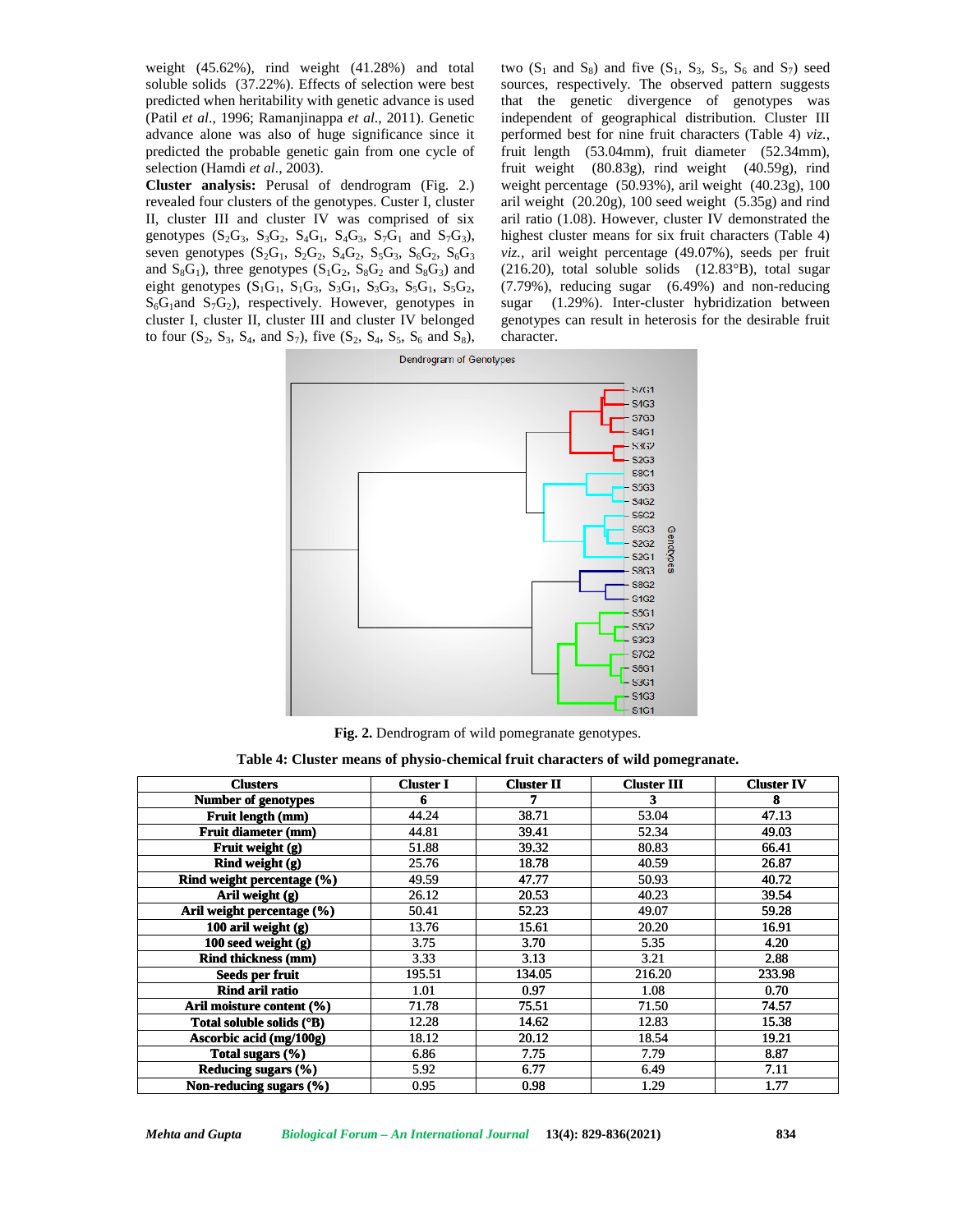# **CONCLUSIONS**

The present investigation was carried out in Himachal Pradesh with a target to determine within and between seed source variations, genetic estimates for fruit characters and clustering pattern of the wild pomegranate genotypes. Although there were significant variations among the different seed sources, great variability was also found within the seed sources. For most of the physical fruit characters Narag as well as the genotypes within the seed source performed best, however, Darlaghat seed source performed better in chemical parameters. High heritability was observed for aril weight, total soluble solids, ascorbic acid, total sugar, reducing sugar and non-reducing sugar. Genetic gain as a percentage of mean was estimated to be highest for non-reducing sugar followed by aril weight, fruit weight and rind weight. Clustering analysis revealed four clusters of genotypes *viz*., Custer I, cluster II, cluster III and cluster IV, which were comprised of six, seven, three and eight genotypes, respectively. However, genotypes in each cluster belonged to different seed sources. The observed pattern suggests that the genetic divergence of genotypes was independent of geographical distribution. Cluster III performed best for nine physical fruit characters, however, cluster IV demonstrated the highest cluster means for two physical and four chemical fruit characters. Inter-cluster hybridization between genotypes can result in heterosis for the desirable fruit character.

**Conflict of Interest.** There was no conflict of interest between the authors.

**Acknowledgment.** The aid provided by the Department of TIGR, Dr. Yashwant Singh Parmar University of Horticulture and Forestry, Nauni, India in the present research is highly accredited.

#### **REFERENCES**

- A.O.A.C. (2005). *Official methods of analysis*. 18th edn. Association of Official Analytical Chemists, Washington, USA. 1018p.
- Anonymous. (2017). *Horticultural statistics at a glance*. Horticulture Statistics Division, Department of Agriculture, Cooperation & Farmers Welfare Ministry of Agriculture & Farmers Welfare, India. 514p.
- Atta, B. M., Haq, M. A., and Shah, T. M. (2008). Variation and inter relationships of quantitative traits in chickpea (*Cicer arietinum* L.). *Pakistan Journal of Botany*, *40*: 637-647.
- Burton, G.W. and De-vane, E. W. (1953). Estimating heritability in tall Fescue (*Festucaar uandinacea*) from replicated clonal material. *Agronomy Journal, 1*: 78-81.
- Chandra, R., Jadhav, V. T., and Sharma, J. (2010). Global scenario of pomegranate (*Punica granatum* L.) culture with special reference to India. *Fruit, Vegetable and Cereal Science and Biotechnology*, *4*: 7-18.
- Chandra, R., Lohakare, A. S., Babu, K. D., Maity, A., Singh, N. V. and Jadhav V. T. (2013). Variability studies of physico-chemical properties of pomegranate (*Punica granatum* L.) using a scoring technique. *Fruits, 68*: 135-146.
- Hamdi, A., El-Ghareib, A. A., Shafey, S. A. and Ibrahim, M. A. M. (2003). Genetic variability, heritability and expected genetic advance for earliness and seed yield<br>from selection in lentil. The Egyptian from selection in lentil. *Journal of Agricultural Research*, *81*: 125-137.
- Jalikop, S. H., Kumar, P. S., Rawal, R. D., and Kumar, R. (2006). Breeding pomegranate for fruit attributes and resistance to bacterial blight. *Indian Journal of Hortic*ulture, *63*: 352-358.
- Jalikop, S. H., Rawal, R. D. and Kumar, R. (2005). Exploitation of sub-temperate pomegranate Daru in breeding tropical varieties. *Acta Hortic*ulture, *696*: 107-112.
- Johnson, H. W., Robinson, H. F., & Comstock, R. E. (1955). Estimates of genetic and environmental variability in soybeans. *Agronomy journal*, *47*(7), 314-318.
- Karimi, H. R., Zamani, Z., Ebadi, A. and Fatahi, M.R. (2009). Morphological diversity of *Pistacia* species in Iran. *Genetic Resources and Crop Evolution*, *56*: 561–571.
- Khadivi, A., Mirheidari, F., Moradi, Y., Paryan, S. (2020). Morphological variability of wild pomegranate (*Punica granatum* L.) accessions from natural habitats in the Northern parts of Iran. *Scientia Horticulturae, 264*: 109-165.
- Khan, M. P. Z., Ahmad, M., Zafar, M., Sultana, S., Ali, M. I., and Sun, H. (2015). Ethnomedicinal uses of edible wild fruits (EWFs) in Swat Valley, Northern Pakistan. *Journal of Ethnopharmacology, 173*: 191- 203.
- Khan, S., Khan, N., Khan, W., Rahman, I. U., Ullah, F. and Nisar, M. (2017). Ethnobotanical and ecological study of *Punica granatum* in Dir district, Khyber Pakhtunkhwa, Pakistan*. Regulatory Mechanisms in Biosystems*, *4*: 656-661.
- Kumar, G., & Duggal, S. (2019). Ethnomedicinal Diversity of Aromatic Plants in Foot Hill Regions of Himachal Pradesh, India. *International Journal of Theoretical & Applied Sciences*, *11*(1), 18-39.
- Kumar, N., Kumar, N. and Kumar, S. (2018). Functional Properties of Pomegranate (*Punica granatum* L.). *Journal of Pharmaceutical Innovation*, *7*: 71-81.
- Kumar, R., Jalikop, S. H. and Rawal R. D. (2003). Exploitation of Sub-temperate Pomegranate Daru in Breeding Tropical Varieties. In: *VII International Symposium on Temperate Zone Fruits in the Tropics and Subtropics,* pp*.* 107-112.
- Lacaze, J. F. (1978). Advances in species and provenance selection. *Unasylva*, *30:* 17-20.
- Larsen, C. S. (1954). *Provenance testing and forest tree breeding proceedings*. 11<sup>th</sup> Congress, IUFRO, Rome. pp. 467-473.
- Lush, J. C. (1940). Intersire correlation and regression of offspring on damsana method of estimating heritability character. Proc. American Society on Animal Production*,* USA*. 33*: 293-301.
- Mahalanobis, P. C. (1928). *On the generali1zed distance in statistics.* National Institute of Science, India, pp. 49- 55.
- Mohamed, M. N., Parthiban, K. T., Ravi, R., and Kumar, P. (2015). Provenance variation in growth and genetic potential of *Aquilaria malaccensis* under nursery condition. *African Journal of Biotechnology*, *14*: 2005-2013.
- Morton, J. (1987). Pomegranate. In: *Fruits of warm climates*. Florida Fair Books, Miami, pp. 352-355.
- Mushtaq, S. M. and Gangoo, S. A. (2017). Anardana (dehydrated wild pomegranate arils) as livelihood option for rural communities in Chenab valley of